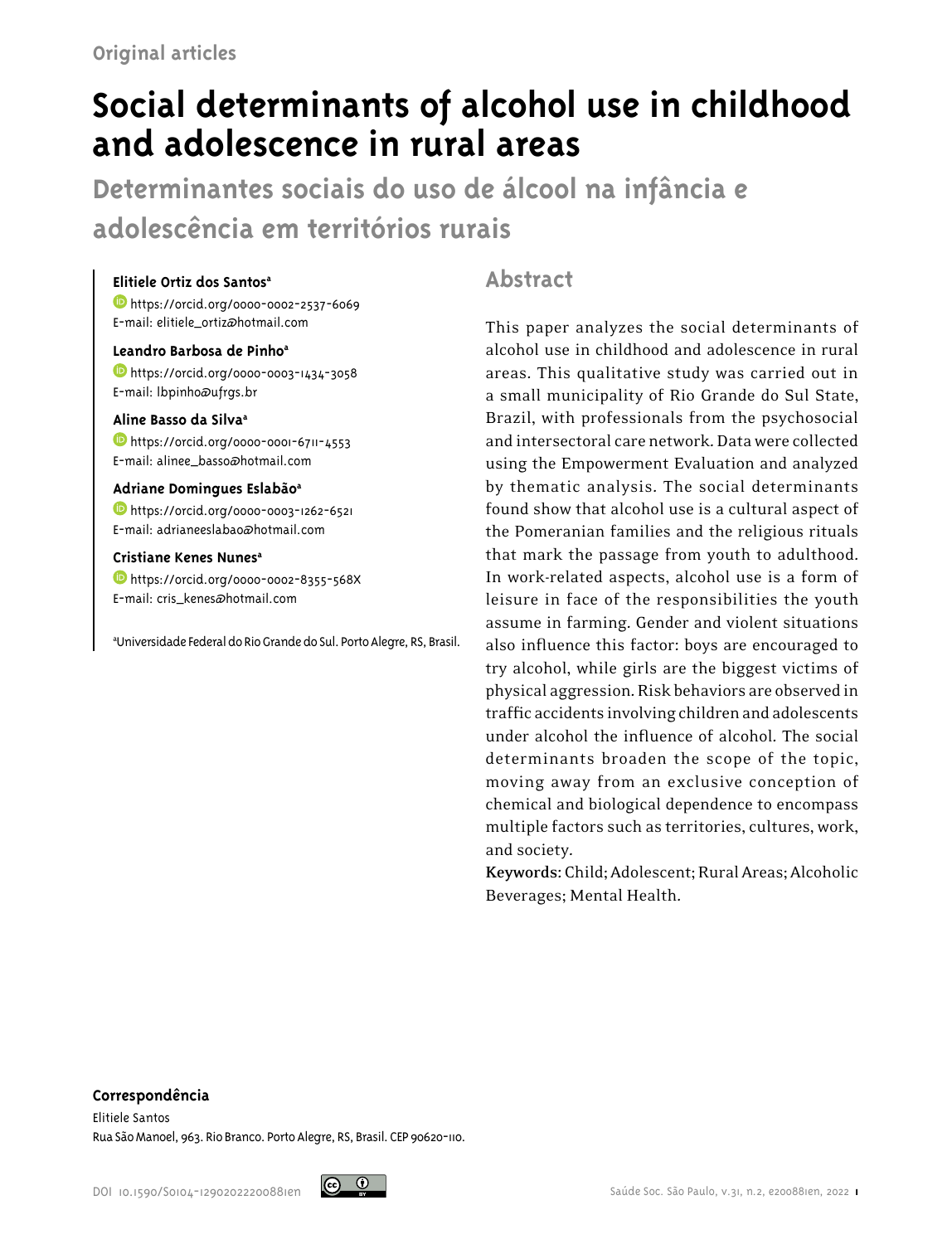## **Resumo**

Este artigo visa analisar os determinantes sociais que envolvem o uso de álcool na infância e adolescência em territórios rurais. Trata-se de um estudo qualitativo, desenvolvido por meio da Avaliação de Empoderamento, realizado em município de pequeno porte do Rio Grande do Sul com trabalhadores da rede de atenção psicossocial e intersetorial. Para análise dos dados, foi utilizada a análise temática. Os determinantes sociais analisados demonstram o uso de álcool como parte da cultura das famílias pomeranas e dos rituais religiosos que marcam a passagem do jovem para a vida adulta. No aspecto relacionado ao trabalho, observa-se o uso de álcool como uma forma de lazer frente às responsabilidades que o jovem assume na lavoura. Identifica-se a influência do gênero e situações de violência – os meninos são motivados a experimentarem o álcool, enquanto as meninas são as maiores vítimas das agressões físicas. Observa-se comportamentos de risco em situações de acidente de trânsito envolvendo crianças e adolescentes sob efeito de álcool. Os determinantes sociais ampliam a visão sobre o tema, afastando-se de uma concepção exclusivamente de dependência química e biológica para abranger os múltiplos fatores como os territórios, culturas, trabalho e sociedade. **Palavras-chave:** Criança; Adolescente; Zona Rural; Bebidas Alcoólicas; Saúde Mental.

## **Introduction**

Drug use and abuse experienced by children and adolescents is a public health problem that affects many families and is directly related to culture and social background. One of the main drugs used by this age group is alcohol, since it is easy to purchase and its consumption is seen as natural by society, including within family environments (Henriques; Rocha; Reinaldo, 2016; Oliveira et al., 2020).

Childhood is a phase of life during which the individual is introduced to a historical and social culture, acquiring human specificities from experiences and relationships with other children, adults and symbolic and material elements from humankind (Quinteiro, 2019). Adolescence, on the other hand, is a phase characterized by many significant biological, physical, social, and psychological changes; these are often determining, as they associate with other factors—especially environmental ones—, because they can induce the use/abuse of drugs. Therefore, childhood and adolescence are distinct phases that require qualitative family, school and health monitoring (Moura; Monteiro; Freitas, 2016).

Mental health care aimed at children and adolescents has gained prominence with the creation of law No. 8,069/1990, which provides for the Child and Adolescent Statute (ECA), the creation of the Brazilian National Health System (SUS), the Psychiatric Reform movement and the implementation of the Psychosocial Care Network (RAPS), which provides care for children, adolescents, adults and elderly people experiencing psychological suffering and in need of attention due to drug use and abuse.

These political systems enabled the creation of territorial-based care services and brought a new understanding of the concept of health, as well as the need to expand the ways of acting and caring, including the understanding of social determinants in the concept of health needs.

The primary assumption of social determinants is the understanding that the health/disease process is tied to the interdisciplinary analysis of how society is organized, involving economic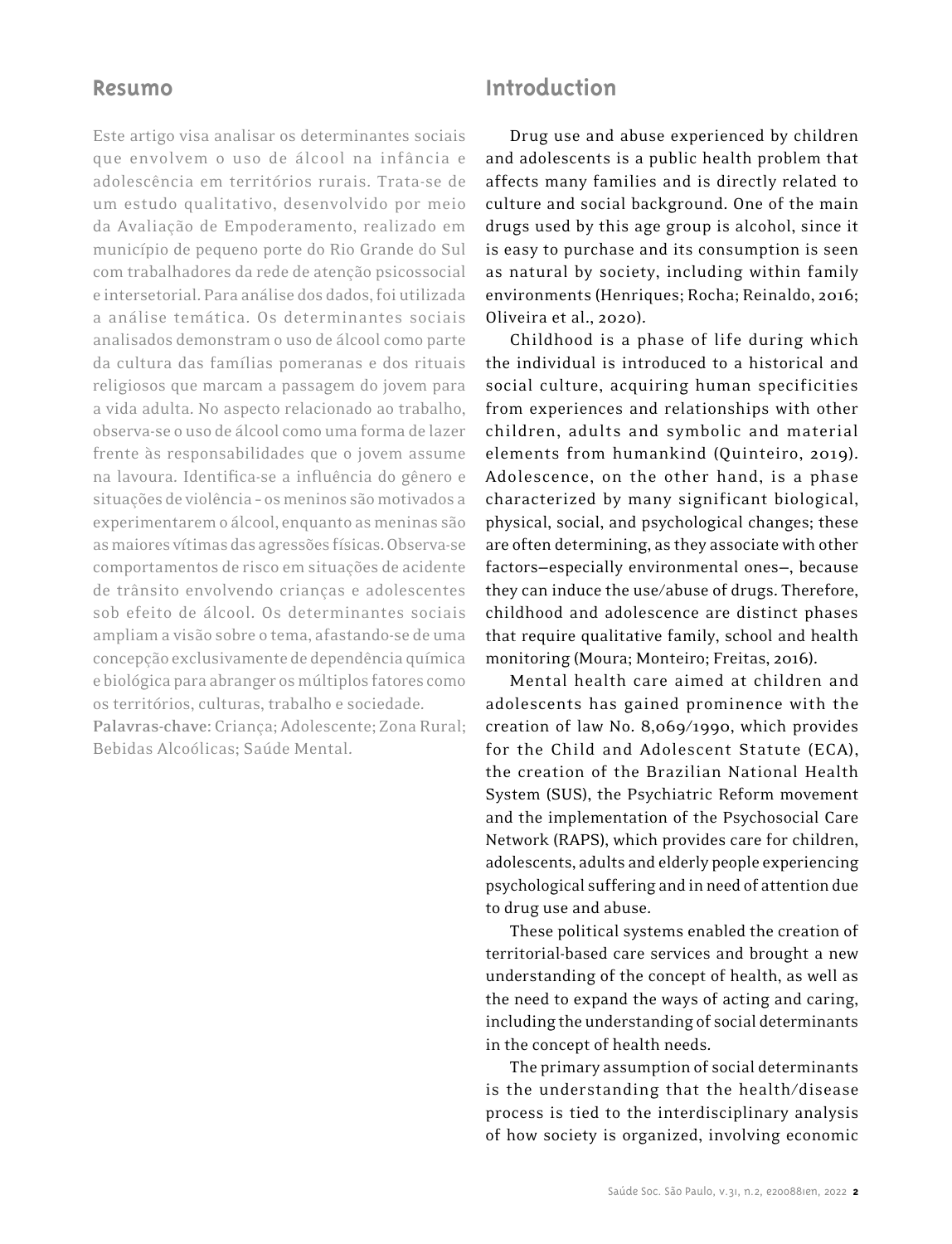and social issues, ways of life, relation networks, territories and cultures, and not only exclusively natural and biological situations that characterize a biomedical and positivist view (Garbois; Sodre; Dalbello-Araujo, 2017).

Living conditions, accessibility to public health services and actions and community resources, as well as social support in the community, gender, race, ethnicity, among other factors, are part of a complex equation that are articulated differently in urban and rural contexts and that are responsible for the differences in the health-disease-care process observed in these contexts (Belmarino et al., 2016).

In rural areas, some national and international studies show that risky alcohol consumption among adolescents is similar to, or larger than, that in urban areas, with particularities in the ways of life that reverberate in the relationship of children and adolescents with alcohol use (Donath et al., 2011; Obradors-Rial et al., 2020).

There may be different ways of experiencing the surrounding area, and in rural areas the health/ disease process and drug use in childhood and adolescence have local specificities regarding the relationships created in this space of existence, which must be thought about in health care and in the construction of public care policies and the organization of local teams. Thus, this paper seeks to analyze the social determinants that involve alcohol use in childhood and adolescence in rural areas.

# **Methodology**

We conducted a qualitative study using the methodological assumptions of Empowerment Evaluation, which is characterized as a participatory evaluation that uses concepts, principles and techniques to promote the understanding of contexts and improvements of social programs and technologies (Fetterman; Kaftarian; Wandersman, 2015).

Empowerment Evaluation aims to help people evaluating their own programs/ organizations/ actions in three integrated steps: (1) construction of a mission, that is, to analyze the purpose

intended by the organization with the work of the different participants; (2) knowledge of the situation in which participants evaluate the current moment of the program, the strategies carried out and the actions that must be prioritized to achieve the mission; (3) planning for the future, the moment when the objectives and the strategies to achieve the mission are set (Fetterman; Kaftarian; Wandersman, 2015).

The research field was the RAPS of a small town in Rio Grande do Sul State. It was chosen intentionally because it stands out in terms of network care from the perspective of psychosocial care, pioneering the implementation of Psychosocial Care Centers (CAPS) in the state. This town had an estimated population of 44,580 inhabitants in 2017, with approximately 50% living in the rural area. It is of German colonization, with one of the largest concentrations of Pomeranian descendants in the world. The administration of the municipality consists of eight districts, one urban central district and seven rural districts, in which there are five quilombola areas (IBGE, 2017).

The interest groups in this study include workers of the RAPS care services for drug users. For data production, we used the triangulation of qualitative methods: participant observation; semi-structured interview; and open forum.

We aimed to follow the practices of the workers of CAPS Alcohol and Other Drugs (AD) and, based on this service, to know what was produced about the operation of the network and its connections and compositions. This process involved field immersion and daily interaction by the main researcher of the study in the activities performed by the network. Thus, the researcher attended and took part in the activities of the network during the months of March to December 2017, for five days a week, from 8 am to 6 pm, to follow the internal dynamics of the service and its relations with the integrated work, in care actions in the area and daily flows.

The semi-structured interviews were applied to 42 workers from the following network branches: 18 workers from the primary health care branch (Harm Reduction, Central Health Unit, Family Health Strategy (FHS) and Family Health Support Center (NASF); nine from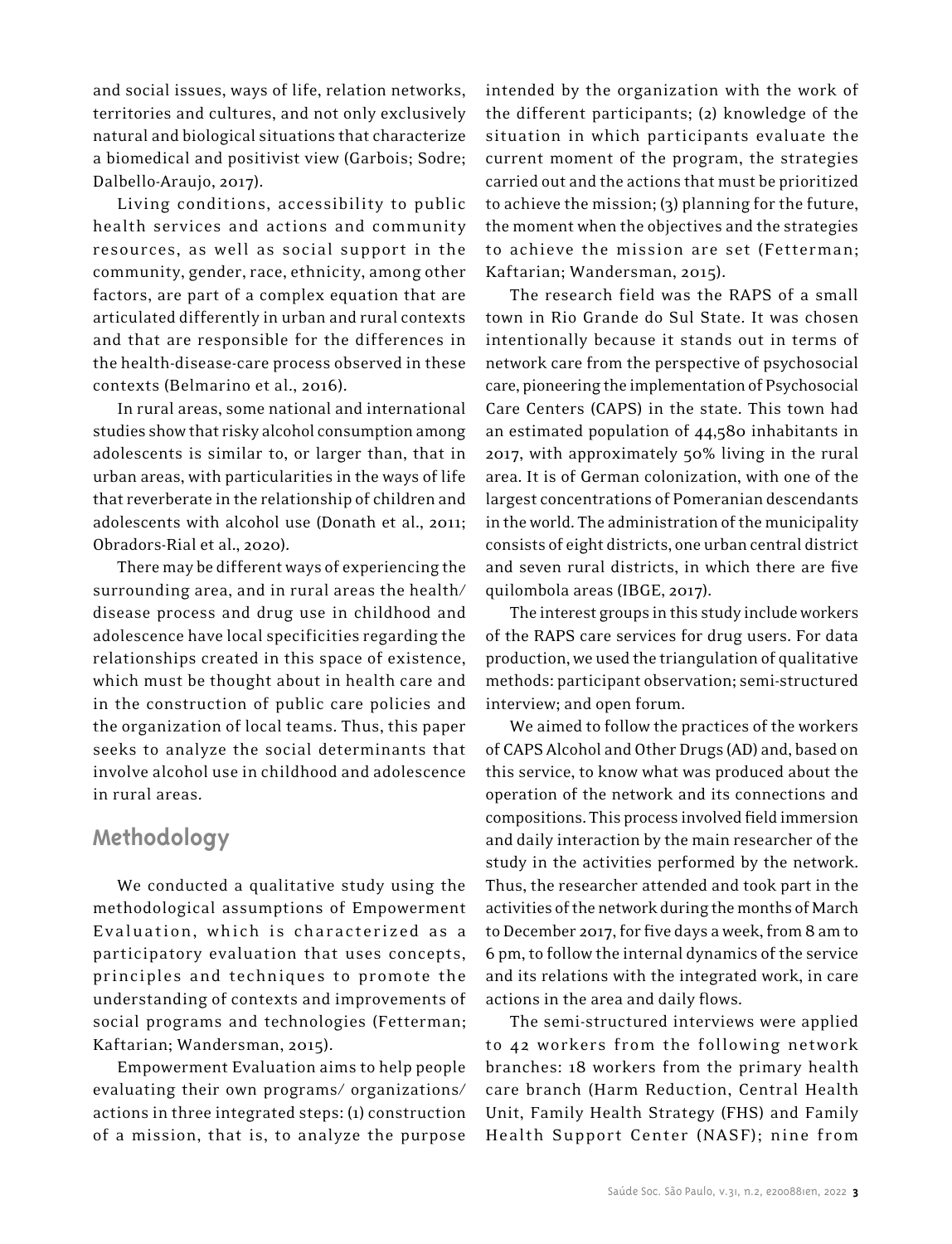the Strategic Psychosocial Care (CAPS AD, CAPS I, CAPS Infantil); one from the Urgency and Emergency Care (Mobile Emergency Care service (SAMU)); one from Hospital Care (hospital ward specialized in substance addiction; one from the Psychosocial Rehabilitation Strategies (Child Care generation service) three RAPS managers (Health Management for mental health, primary care, and education research and extension), five from Social Services (Social Services Department, CRAs, CREAS, Children's House, PIM) and four from the Intersectoral Network: (Guardianship Council, School, Judiciary and Public Prosecutor's Office). The interviews were conducted individually, recorded and transcribed in full.

The interview was conducted to better understand aspects not clarified during the observations and that needed further investigation, and included questions about the mission of the RAPS in the attention to drug users, the current needs and potential of the network, and the strategies for the future of the network.

The criteria for inclusion of the participants were: accepting the invitation to participate in the research, being a coordinator for at least one month in the network service, and for workers, being employed for at least six months.

The Open Forum (FA) was a technique used to negotiate and validate the research data, and it had the participation of professionals who were members of the management body: three managers of RAPS (Mental Health coordinator, Primary Care coordinator, and Multiprofessional Residency coordinator) and a representative of the network branches (CAPS AD III, CAPS I, CAPS Infantil and SAMU). The FA enabled the convergence of the information obtained from the analysis of the participant observations and from the interviews, to prioritize the mission of the RAPS, the knowledge about the current situation of the network and planning strategies for the future. The FA also enabled a discussion of the research data, allowing each participant to state their position and a reflection to resume the events and produce new results, so that everyone could have the opportunity to change or ensure their credibility.

For data analysis, we used thematic analysis, through which we skimmed through and scanned all the collected material. After that, we separated excerpts and fragments that were important to the study. They were distributed into topics - identified as "information unit"– and then all similar information units were brought together, thus originating the units of meaning. Thus emerged the analytical categories that guide the study. Finally, we did an interpretative summary based on the treatment of the results obtained, which underwent complex or simple operations that allowed highlighting the research data (Minayo, 2014). Data analysis showed thematic categories related to the evaluation of the RAPS. This paper presents the category referring to the stage of current knowledge of the network, in which the following theme emerged: social determinants associated with drug use in children and adolescents in rural areas.

This research was guided by the principles and guidelines of resolution No. 466/12 of the National Health Council. The workers were identified with the letter "T" followed by the RAPS branch in which they work. Both letters were followed by Arabic numerals, according to the ascending order of the interview. The study was approved by the Ethics Committee in Research with Human Beings, under Opinion No. 72657617.7.0000.5347.

# **Results and discussion**

The countryside, thought as a moving space, has different kinds of conditions and ways of life. Despite its many specificities, the rural context maintains historical, social, cultural and ecological particularities, which create a distinct physical and social space that reverberate in the subjective and socialization processes, and which need to be considered in the organization of public policies (Belmarino et al., 2016).

In the theme of drug use, understanding the social determinants has been a challenge, given the often reductionist explanations, not devoid of moralism and prejudice, which do not contribute to an expanded reflection on the subject (Ronzani; Costa; Paiva, 2016).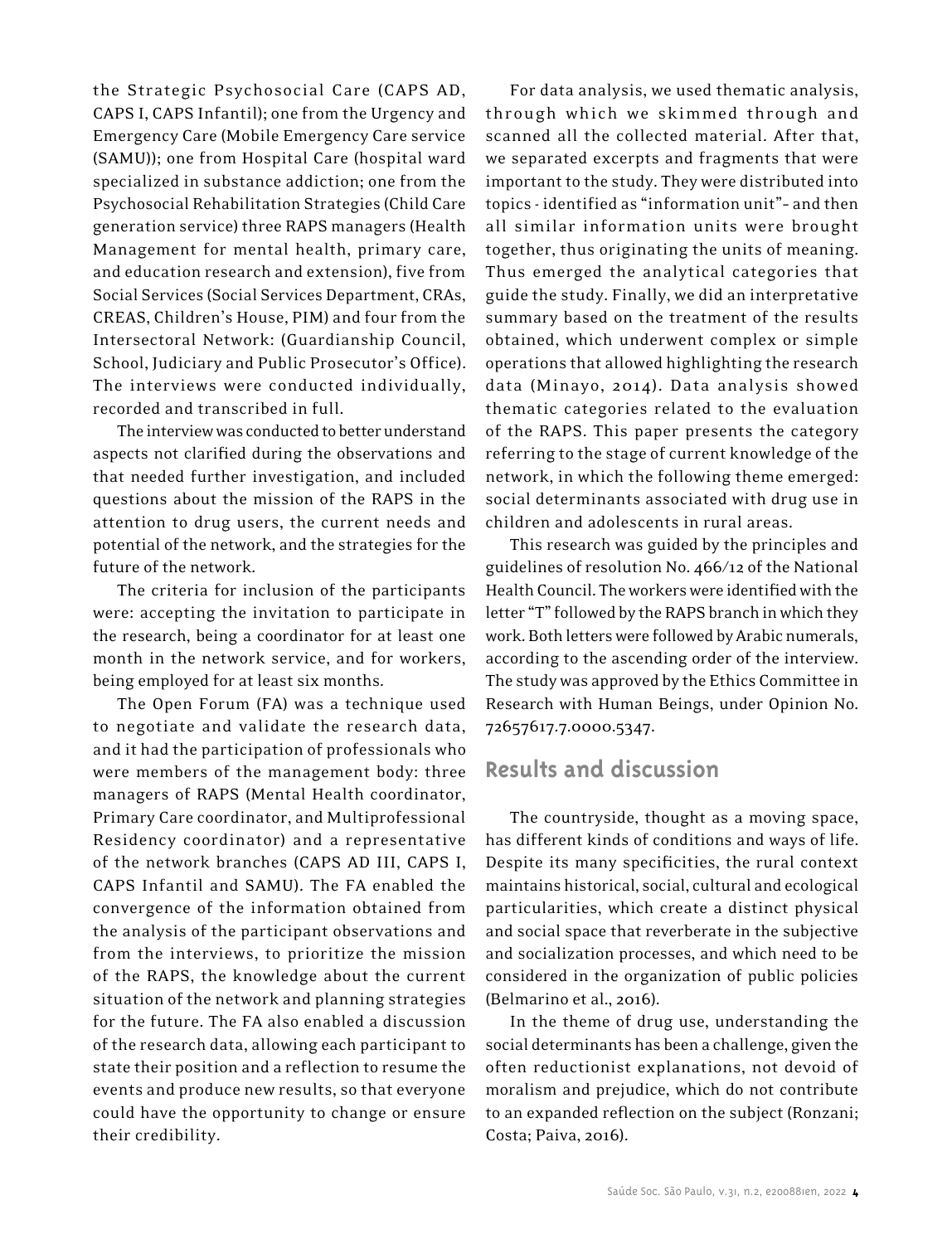When we approach social determinants, culture is a reference associated with the health/disease process. The concept of culture refers to a map, a prescription, a code which the people of a group share and from then on create bonds and group transformations to live together, feeling part of the same totality (da Matta, 1986). In the theme of drugs, when we talk about codes, we can understand that drugs are permeated by the culture of the people and the society in which people are inserted, therefore they are related to the historical and symbolic construction of values and beliefs surrounding their use (Silva et al., 2019). In the context of this study, we identified the link between culture and alcohol use in childhood and adolescence:

[…] *we have here the issue of the countryside, the rural area, alcohol use is part of the culture of the families, children grow up seeing their parents drink at the end of the day, even more on weekends, and many parties illustrate that. If you go to the countryside on the weekend, all the parties have lots of beer, of drinks, they motivate and encourage consumption in a certain way.* (T34 intersectoral network branch)

[…] *from an early age, parents also encourage their children a little by offering them a drink. For example, there were many soccer championships and the prize used to be a crate of alcoholic beverage. This is an early encouragement for children and teenagers.* (T20 Rural Area Primary Care branch)

[...] a lot of kids are drinking from a very early age, *we see a lot of alcohol being sold at school parties* (T27 Primary Care branch)

We can see in the reports that the social background and relationships are crucial for the first motivations for alcohol use. Countryside families have a strong relationship with alcohol use as an aspect of Pomeranian culture. It is common for families to use alcohol in the presence of children in the home environment and in communities. At parties and championships in rural areas, there are drinks and there is often an incentive to their use.

The literature produced on the cultural theme of drug use demonstrates that alcohol is part of cultural, religious and social practices, and is perceived as a pleasure by many users. In Brazil, alcohol use dates back to before the European colonization. The indigenous peoples produced a wide variety of alcoholic beverages fermented from cassava and fruits — cashew, pineapple and jabuticaba (Brazilian grape). Their use was intended for rituals and festivals determined by indigenous culture, such as in celebrations for the birth of a child, in the rituals of coming of age or in cannibalistic orgies (Alarcon; Jorge, 2012).

A noteworthy aspect in Pomeranian culture is the relationship between the initiation to alcohol consumption in adolescence and the Rite of Confirmation:

*For them, here in the countryside, it's after Confirmation* […]*. From that moment on, they can drink, they can go to all parties, and they are teenagers, usually twelve to thirteen years old.* […]*. It is like the first communion for us* […]*. For them here in the countryside, it is like Confirmation, it is like turning fifteen* […] *it's like becoming an adult.*  (T24 Rural Area Primary Care Branch)

[...] it is a thing of the past, but it's strong, it's still *here. [ ... ] they get confirmation* […]*, is the first communion,* […] *in the countryside, they are mostly evangelicals* […]*. And often the reward is also that, and they can party, and there is the whole cycle of drinking, of partying, you're already allowed to drink. And they get motorcycles* […]*.* (T20 Rural Area Primary Care branch)

[…] *often they are getting drunk before they are twelve Sometimes, they don't even wait for Confirmation.* (T25 Rural Area Primary Care branch)

[...] it is like a birthday gift when you turn fifteen, *or sometimes even before, they get Confirmation when they are thirteen; and it is a big celebration, it is a celebration of their debut in society, in which society means the drink.* (T23 Rural Area Primary Care branch)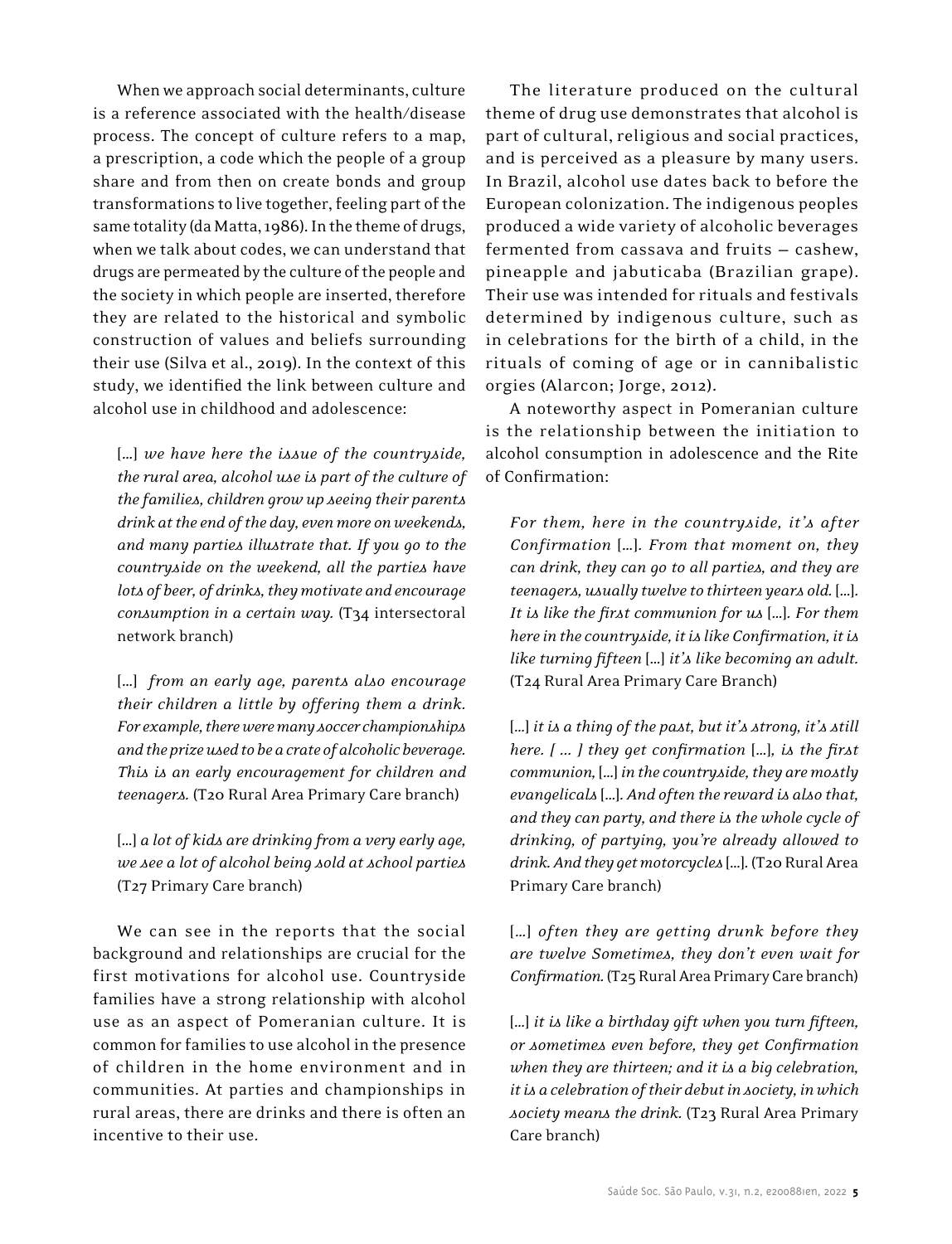In the context of this study, The Rite of Confirmation happens in countryside communities as a moment of celebration for the families and the community, since they mark the end of one cycle and the beginning of another. From this "transition to adult life", many adolescents have their first experiences with alcohol use in the eyes of the community, and they can now go to places where previously were not allowed to. In addition, some of them are given a motorcycle as a gift.

The Rite of Confirmation is part of the Protestant religion, which is considered the predominant one (49.61%) in the town (IBGE, 2017). In rural areas, Confirmation is a celebration that marks the passage from adolescence to adulthood in the community, meaning that one is allowed to go to parties and use alcoholic beverages (Dreher, 2005).

Studies with adolescents show a range of reasons for alcohol use in this phase, in association with aspects of sociability, relaxation, companionship, excitement, being able to cope more easily with unpleasant emotional states, group pressure and the drinking culture in the country and in the local community (Kloep, 2001; Martin, 2019; Silva; Menezes, 2016).

Although the pursuit of such sensations is an integral part of drinking, what is noteworthy is the need of young people to be accepted as adults within their own culture and, therefore, to develop habits similar to that of adults in various ways, including the use of alcohol. For young people, this behavior will reflect on their acceptance in society, therefore it is likely that they ignore or discard evidence that such use may pose a short-term threat, such as involvement in accidents and fights, or in the long term as health problems (kloep, 2001).

Along with Rite of Confirmation, there is a connection in the countryside between drug use and leisure, as a kind of reward for the effort made on the farm:

[… ] *in the countryside people start working very early, children as young as ten have been working on the crops for a long time, and then when a teenager goes to a dance and drinks too much, "Ah, poor thing,* 

*he worked so hard, he deserved it". They see it as a reward* […]. (T28 Primary Care branch)

We note a way of living that does not allow individuals to mature and develop psychosocially as a process, and the evidence of that is that the Rite of Confirmation is performed at the age of 13. We note that the lives of children and adolescents are mixed with those of adults because there is a strong relationship with work and responsibilities with farming.

Work is a social determinant that impacts the lives of these children and adolescents. This is a violation of human rights since it deprives them of important development stages. Child labor in family farming, for example, cannot be seen as something dignified, since it is related to a complex set of economic, cultural, generational, political and educational factors.

Indicators related to child labor show a significant decrease in recent years in the exploitation of child labor in rural areas. However, this exploitation remains rooted in society. Among the main factors that promote the perpetuation of child labor in family agriculture, we find poverty and the generational reproduction of the parents themselves, as they regard child labor as something positive for the subsistence of the family (Custosio; Cabral, 2019).

In view of these determinants, the factors of child and educational development are often minimized, and children and adolescents begin to abandon school due to fatigue and the work as farm laborers (Custosio; Cabral, 2019). Another issue observed in the reports are situations of violence with children and adolescents:

[…] *the head teacher called me because he [the child] told her.* […] *His father gives him caipirinha at home. [The father] tells him to fetch limes at ten o'clock in the evening* […], *he said, "My father makes me drink with him". The nine-year-old boy. And then he said that his father takes drugs,* […] *he told the teachers himself, "my father beats my mother, and then makes caipirinha and makes me drink it, too".* […] *He was hitting his classmates, wanting to fight and saying a lot of things to the*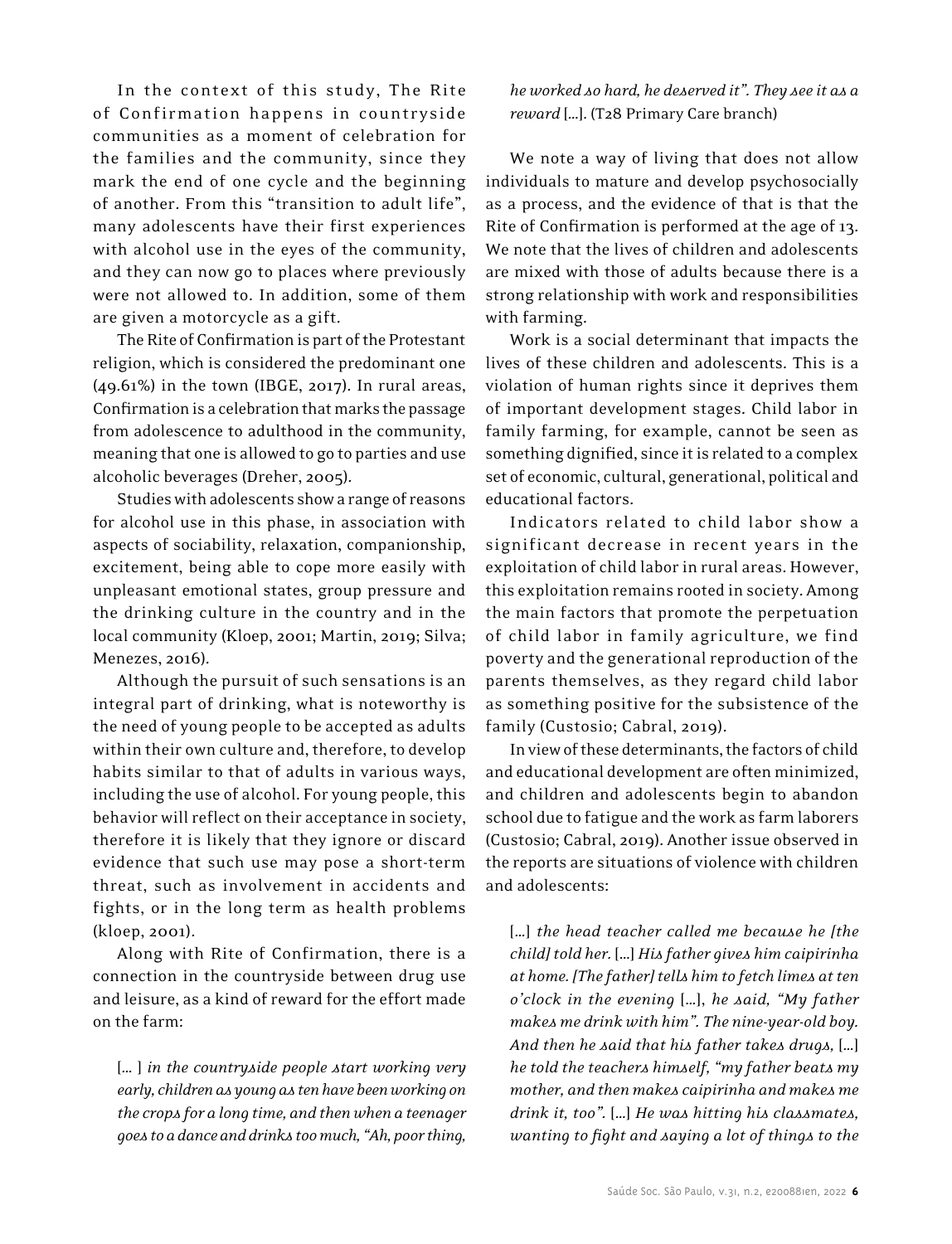*teacher, to kick the teacher* […]. (T19 Rural Area Primary Care branch)

[…] *women suffer a lot from this because they really are, the wives and daughters, the biggest victims of fathers or men who use alcohol. And then the family conflicts begin; some usually come home after they have drunk a lot, bothering, assaulting, not physically, but sometimes verbally, or sometimes both. Then,* […] *I associate a large part of the family problems here, especially the problems of the children, with family conflicts; with the fights between the father and the mother, or the father with the children after coming home drunk.* (T21 Rural Area Primary Care branch)

We identified that situations of violence are associated with drug use in the family environment, with reports of physical and psychological aggressions that compromise the psychosocial development of children and adolescents. Other studies also highlight the exacerbated use of alcohol in the Pomeranian culture, associating this practice with violence, disorders related to alcohol use and suicide (Jaeger; Spring; Silveira, 2018; Potratz; Coast; Garden, 2014).

There is a strong influence of gender, whereby sons are motivated by their parents to experience their behaviors (using alcohol, assaulting people), which constitutes psychological violence, while daughters are the biggest victims of physical aggression and the historical problem of violence against women already experienced by the mothers.

Violence against women is one of the most perverse manifestations of gender inequality, a product of power differences that represents an important social phenomenon and a violation of human rights, significantly impacting the health-disease process and womens' life prospects (Barufaldi et al., 2017).

In rural areas, women experience several factors that impact their life contexts, considering situations of vulnerabilities and aggravations, since they face situations of gender inequalities and family devaluation (Nascimento et al., 2017).

Both the aggression experienced by women and the violence against children mentioned by the study participants were associated with the abuse of alcohol and other drugs bringing risks to all the people within the family. This corroborates a study conducted by the National Institute of Public Policies on Alcohol (INPAD) in 2013 with people over 14 years old, in which for every 10 participants, more than two reported having suffered physical violence in childhood. In addition, two in ten reported that the abuser was under the effect of alcohol (Feijó et al., 2016).

Another issue that needs attention in this structural violence is the living condition of children and adolescents, making their growth and development vulnerable. Childhood and adolescence are phases that require special care, as they are important stages of physical, psychic and mental structuring. Going through these complex processes, by itself, makes children and adolescents peculiar beings (Rozin; Zagonel, 2013).

Adolescence is also characterized by the search for autonomy and self-affirmation, social approval and the susceptibility to influences that can substantially interfere with early consumption of alcohol and tobacco, which can be the "gateway" to the use of other psychoactive substances (Pembrokeshire et al., 2019).

In this sense, the family can be considered a risk factor when it makes use of drugs and displays, in their relations of authoritarianism, conducts of violence and permissiveness, situations that increase the chances of psychoactive substances use (Valim; Simionato; Gascon, 2017). On the other hand, we draw attention to the need for healthy investment in this relationship, since the predictors of low drinking among adolescents include involvement in leisure activities with parents and parents' concerns about drinking (Kloep, 2001).

It is also important to consider that the social violence imposed by adults in the lives of these children is connected to creative advertising campaigns that convey a sense of joy, euphoria and well-being. In this sense, alcohol use can also be incorporated by the family as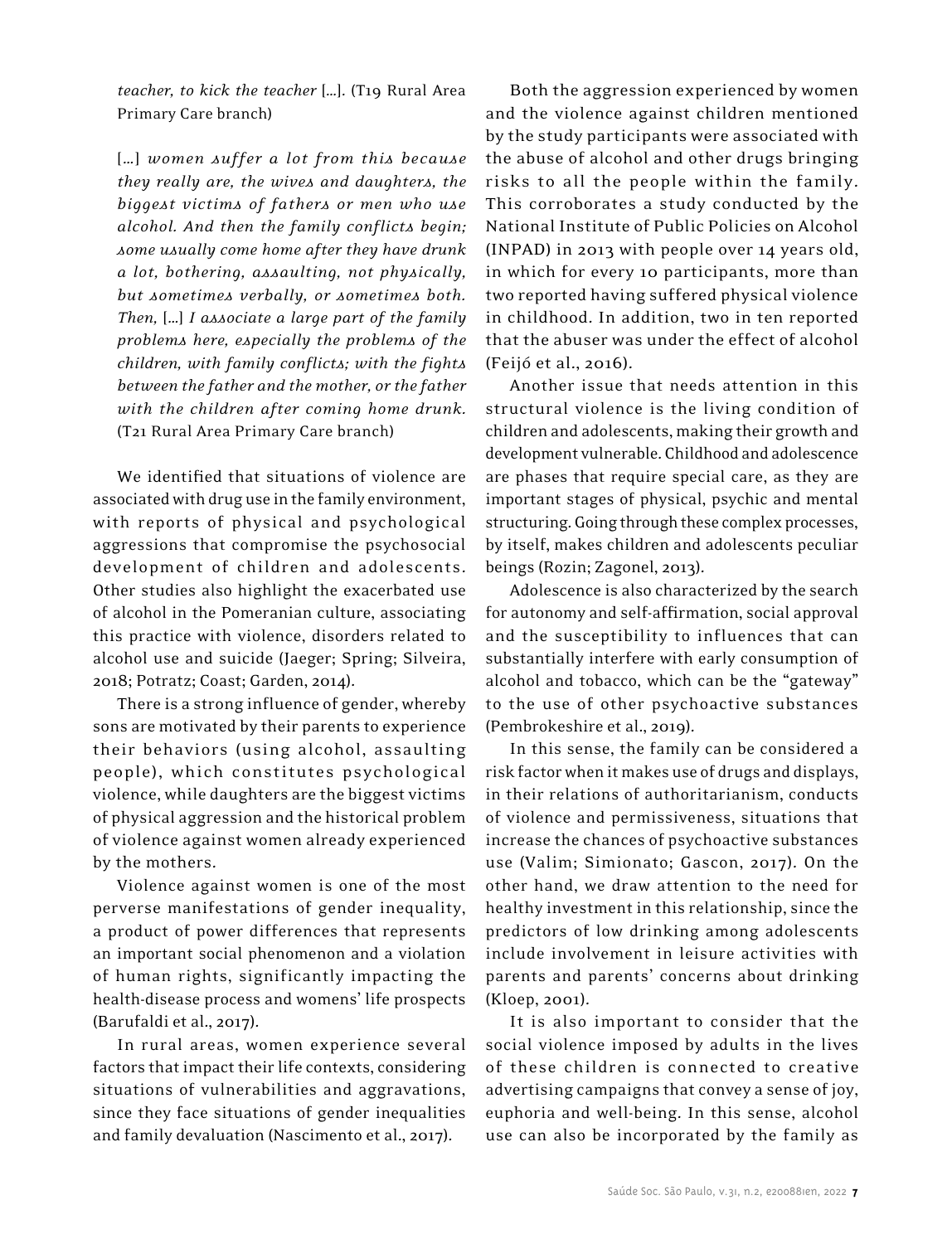a habit of strength, pleasure and abstraction. For adolescents, this perception can lead to risky behaviors, such as involvement in fights, insertion in crime, acts of violence and accidents (Moura; Monteiro; Freitas 2016; Pinho et al., 2017). One of these risk/vulnerability behaviors is identified in this research as traffic accident situations in rural areas, involving children and adolescents using alcohol:

[…] *here in the colony, they give kids a car when they are 12, 13 years old. Kids get a motorcycle when they are 10, 12. So they go around, speeding, they drink, get hurt, they fall here. And when you realize, they drive tractor, they turn the tractor around, and how old are they? Ten.* […] *it's a culture.*  (T19 Rural Area Primary Care branch)

[…] *a lot of motorcycle accidents in the countryside, because they do not wear a helmet, they are not careful at all, they go to parties on their bikes and drink, and rural areas have a lot of dirt roads, so they skid on the sand and have those accidents. It happens a lot. Probably because of German culture, right?* (T20 Rual Area Primary Care branch)

Vulnerability refers to the definition of fragility and dependence, after all, every human being can experience situations of vulnerability, but in the case of children and adolescents, there is a greater risk/ probability of vulnerability due to their dependence on older people, submission to the physical and social environment in which they meet with families, who are responsible for their biopsychosocial well-being (Getachew, 2019).

Regarding the research data, there is a vulnerability related to cultural and social relations built with the family and the living environment. As with the violence and abuse naturalized by families, there is also the permissiveness of parents, as they do not reflect on the risks that can be caused by the experiences of drug abuse, use of vehicles and excessive work by children and adolescents in rural areas.

In the context of care, we draw attention to the many challenges that teams face when organizing actions to prevent and treat drug use in rural areas. It is important to point out that there is a lack of specific policies for rural areas. In the most recent public policy aimed at the integral care of rural and forest populations, no reference is made to mental health, whether to point out the territorial, social and cultural particularities in the ways of life of these populations, their health needs, ways of getting sick and of care, or to guide the planning of psychosocial care networks (Belmarino et al., 2016).

We believe that an approach not limited only to clinical issues and biological aspects of drug abuse is a major challenge in mental and public health. It is necessary to perceive the social determinants that take into account the constitution of health/disease problems, like health care requires a special bond and sensitivity toward the young public, needing actions that include the family and address the different lifestyles.

Such aspects should be reflected on in rural teams to help workers understand this problem in an expanded way, since they are also inserted in this culture and may not have the perception that alcohol use in adolescence is a problem:

*The reality of alcohol is in their families* [community agents]*. Sometimes we even talk about it. They're from the city, our agents here.* […] *And they themselves report that alcohol use is part of their culture there, both have pre-adolescent children and say "the friends of such-and-such are drinking beer, I do not know when such-and-such will start drinking,* […] *I bet he will start drinking soon", so we are at that phase there.* (T23 Rural Area Primary Care branch)

Therefore, rural workers should be the target of permanent education policies, updating and planning strategies and organization of care since these workers are on the front line in rural areas, inserted in that context and in contact with families, often reflecting community perceptions about the issues of drug use, or even experiencing feelings of fear and insecurities to carry out these approaches.

Many studies about the rural environment mainly involve the difficulties related to the access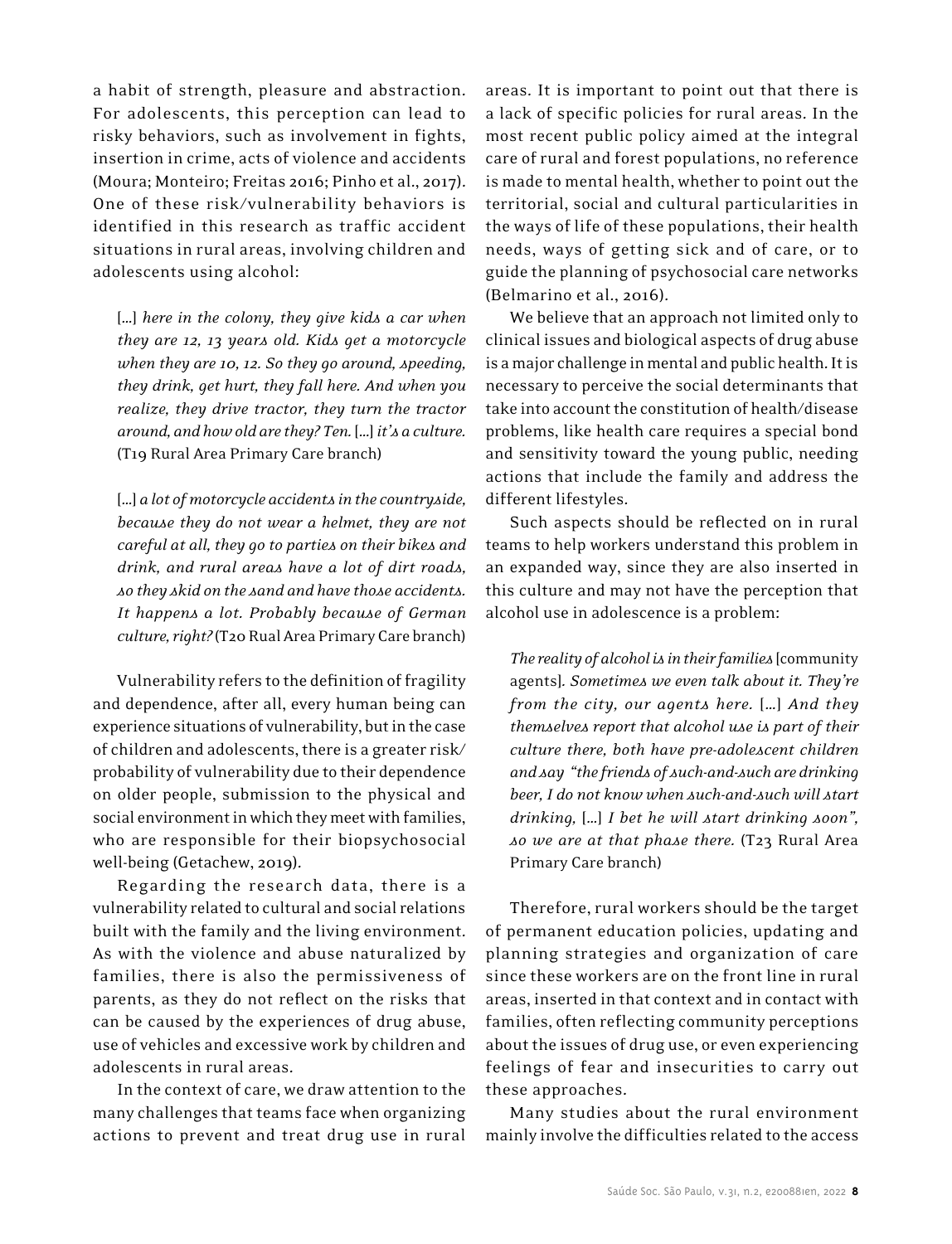and structure of these teams, and the actions of the RAPS are often prioritized for professionals in the city.

In this study, we identify the need to develop more concrete proposals for inclusion in continuing education and qualification actions of these professionals who work in rural areas, aiming to reflect on the culture, relations and ways of life of the regions where they work. If these issues are not discussed, the population of the rural environment will remain on the margins of the health system and remain excluded from public policies.

Thus, in view of the importance of the social determinants exposed, we understand that the mental health care demands for children and adolescents should reflect critically on the culture of naturalization of drug use together with the perception of the many problems related to the theme, which require innovative actions to promote health and psychosocial rehabilitation to young people in rural areas.

# **Final considerations**

As results, we identified some social determinants in the process of health/disease and drug use in childhood and adolescence in rural areas such as culture, family environment, substance use rituals, such as "confirmation", leisure, childhood labor on farming, issues of vulnerability and violence in childhood and adolescence.

Mental health care in rural areas was associated to work difficulties with sociocultural issues of drug use involving the perception of the teams themselves, and the importance of strengthening strategies for permanent education, updating and qualification of professionals working in this context.

The contributions of this study reflect the importance of investing in information and mental health care based on social determinants in health, which broaden the view on the topic of drug use from an idea exclusively of chemical and biological dependence, but involving multiple factors, such as territories, cultures, work and society.

We suggest investment in qualitative research that addresses this issue in the perception of those who experience in their daily lives alcohol use related to childhood and adolescence, as a limitation of this study is the need to listen to the children and adolescents, as well as their families, for a more in-depth debate on drug use in rural areas.

# **References**

ALARCON, S.; JORGE, M. A. S. Álcool e outras drogas: diálogos sobre um mal-estar contemporâneo. Rio de Janeiro: Fiocruz, 2012.

BARUFALDI, L. A. et al. Gender violence: a comparison of mortality from aggression against women who have and have not previously reported violence. *Ciência e Saúde Coletiva*, Rio de Janeiro, v. 22, n. 9, p. 2929-2938, 2017. DOI: 10.1590/1413-81232017229.12712017

BELMARINO, V. H. et al. Território e determinação social da saúde mental em contextos rurais. *In*: DIMENSTEIN, M. et al. (Org.). *Condições de vida e saúde mental em contextos rurais*. São Paulo: Intermeios, 2016. p. 95-117.

CUSTÓDIO, A. V.; CABRAL, M. E. L. Trabalho infantil na agricultura familiar: uma violação de direitos humanos perpetuada no meio rural. *Revista Jurídica em Pauta*, Bagé, v. 1, n. 2, p. 3-15, 2019.

DA MATTA, R. Você tem cultura? *In*: DA MATTA. R. (Org.). *Ensaios de sociologia interpretativa.* Rio de Janeiro: Rocco, 1986. p. 121-128.

DONATH, C. et al. Alcohol consumption and binge drinking in adolescents: comparison of different migration backgrounds and rural vs. urban residence-a representative study. *BMC Public Health*, London, v. 11, n. 84, p. 2-14, 2011. DOI: 10.1186/1471-2458-11-84

DREHER, M. N. *História do povo luterano*. São Leopoldo: Sinodal, 2005.

FEIJÓ, M. R. et al. Alcohol and violence in marital relations: a qualitative study with couples. *Psicologia em Estudo*, Maringá, v. 21, n. 4, p. 581-592, 2016. DOI: 10.4025/psicolestud.v21i4.31556

FETTERMAN, D. M.; KAFTARIAN, S. J.; WANDERSMAN, A. *Empowerment evaluation*. New York: Sage, 2015.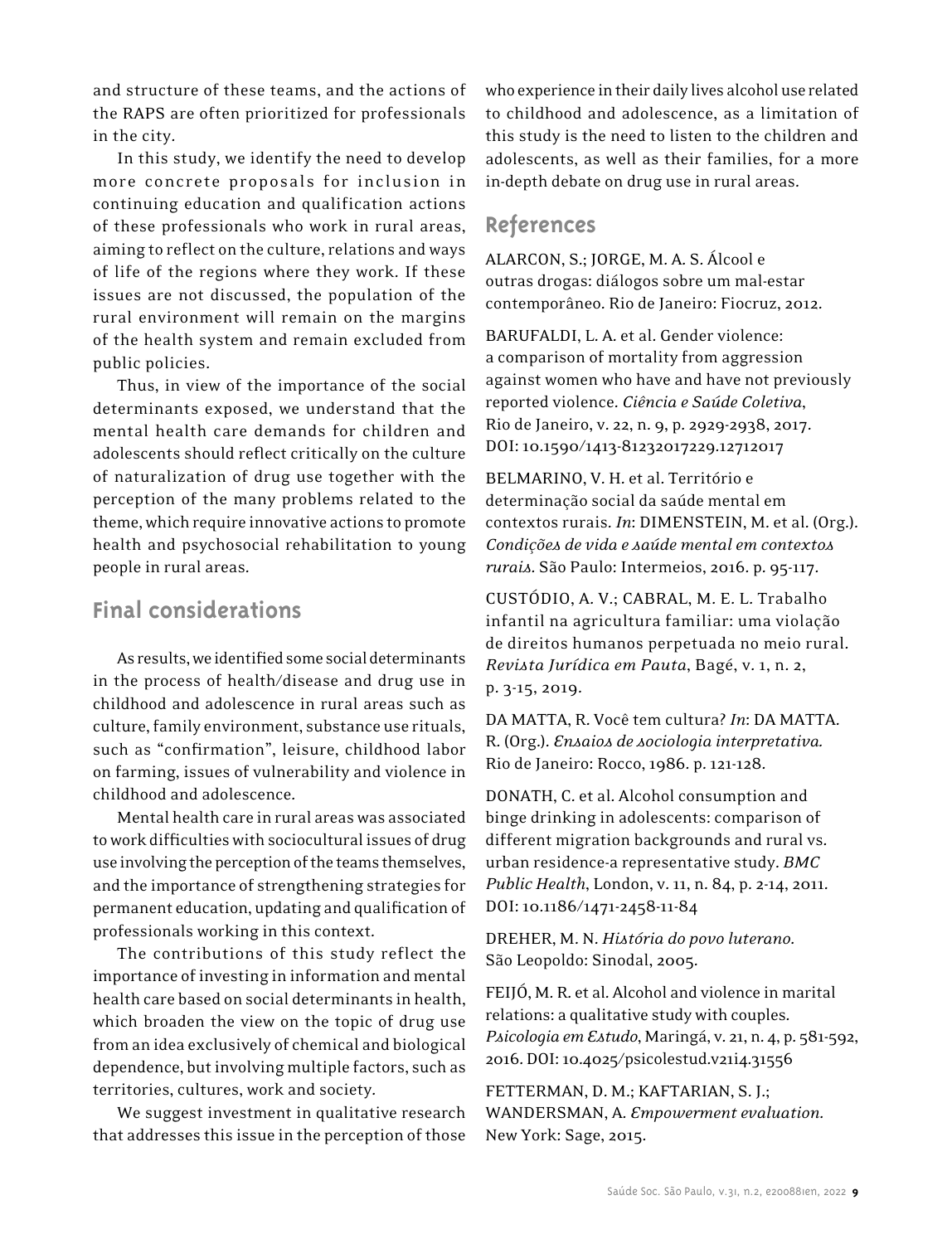GARBOIS, J. Á.; SODRE, F.; DALBELLO-ARAUJO, M. From the notion of social determination to one of social determinants of health. *Saúde Debate,*  Rio de Janeiro, v. 41, n. 112, p. 63-76, 2017. DOI: 10.1590/0103-1104201711206

GETACHEW, S. et al. Prevalence and risk factors for initiating tobacco and alcohol consumption in adolescents living in urban and rural Ethiopia. *Public Health*, Amsterdam, v. 174, p. 118-126, 2019.

HENRIQUES, B. D.; ROCHA, R. L.; REINALDO, A. M. S. Use of crack and other drugs among children and adolescents and its impact on the family environment: an integrative literature review. *Texto & Contexto* – Enfermagem, Florianópolis, v. 25, n. 3, p. 1-10, 2016. 10.1590/0104-07072016001100015

IBGE – INSTITUTO BRASILEIRO DE GEOGRAFIA E ESTATÍSTICA. Brasil, Rio Grande do Sul, São Lourenço do Sul. *IBGE*, [*S.l.*], 2017. Disponível em: <https://cidades.ibge.gov. br/brasil/rs/são-lourenco-do-sul/panorama>. Acesso em: 15 maio 2020.

JAEGER, G. P.; MOLA, C. L.; SILVEIRA, M. F. Alcohol-related disorders and associated factors in a rural area in Brazil. *Revista de Saúde Pública*, São Paulo, v. 52, supl. 1, p. 1-12, 2018. DOI: 10.11606/S1518-8787.2018052000262

KLOEP, M. et al. Young people in "drinking" societies? Norwegian, Scottish and Swedish adolescents' perceptions of alcohol use. *Health Education Research*, Oxford, v. 16, n. 3, p. 279-291, 2001. DOI: 10.1093/her/16.3.279

MARTIN, G. et al. The neighbourhood social environment and alcohol use among urban and rural Scottish adolescents. *International Journal of Public Health*, Berlin, v. 64, n. 1, p. 95-105, 2019. DOI: 10.1007/s00038-018-1181-8

MINAYO, M. C. S. *O desafio do conhecimento*: pesquisa qualitativa em saúde. 14. ed. São Paulo: Hucitec, 2014.

MOURA, N. A.; MONTEIRO, A. R. M.; FREITAS, R. J. M. Adolescents using (il)licit drugs and acts of violence. *Revista de Enfermagem da UFPE*,

Recife, v. 10, n. 5, p. 1685-1693, 2016. DOI: 10.5205/ reuol.9003-78704-1-SM.1005201614

NASCIMENTO, D. F. B. et al. Violência contra a mulher no contexto rural. *Brazilian Applied Science Review*, São José dos Pinhais, v. 3, n. 6, p. 2501-2513, 2019. DOI: 10.34115/basrv3n6-017

OBRADORS-RIAL, N. et al. School and town factors associated with risky alcohol consumption among Catalan adolescents. *Alcohol*, Amsterdam, v. 82, p. 71-79, 2020. DOI: 10.1016/j.alcohol.2019.04.005

OLIVEIRA, P. C. et al. Surviving: social vulnerability experienced by suburban adolescents. *Interface*, Botucatu, v. 24, p. 1-17, 2020. DOI: 10.1590/Interface.190813

PAGLIACE, Â. G. S. et al. Evaluation of care for children and adolescents users of psychoactive substances: potentiality and fragilities. *Texto & Contexto* – Enfermagem, Florianópolis, v. 28, p. 1-14, 2019.

PINHO, M. P. et al. Violência social infantil e drogas lícitas. *Sinapse Múltipla*, Belo Horizonte, v. 6, n. 2, p. 218-223, 2017.

POTRATZ, T. P.; COSTA, A. A.; JARDIM, A. P. Pomeranos e violência: um estudo fenomenológico. *Brazilian Journal of Forensic Sciences*, Ribeirão Preto, v. 4, n. 1, p. 105-115, 2014. DOI: 10.17063/bjfs4(2)y2015162

QUINTEIRO, J. Educação, infância e escola: a civilização da criança. *Revista do centro de ciências da educação*, Florianópolis, v. 37, n. 3, p. 728-747, 2019.

RONZANI, T. M.; COSTA, P. H. A.; PAIVA, F. S. Fatores associados ao uso de álcool em assentamentos rurais. *In*: DIMENSTEIN, M. et al. (Org.). *Condições de vida e saúde mental em contextos rurais*. São Paulo: Intermeios, 2016. p. 281-297.

ROZIN, L.; ZAGONEL, I. P. S. Alcohol misuse/ abuse among adolescents: risk perception and protection from addiction. *Revista Eletrônica de Enf*e*rmagem*, Goiânia, v. 15, n. 3, p. 687-695, 2013.

SILVA, A. B. et al. Desvelando a cultura, o estigma e a droga enquanto estilo de vida